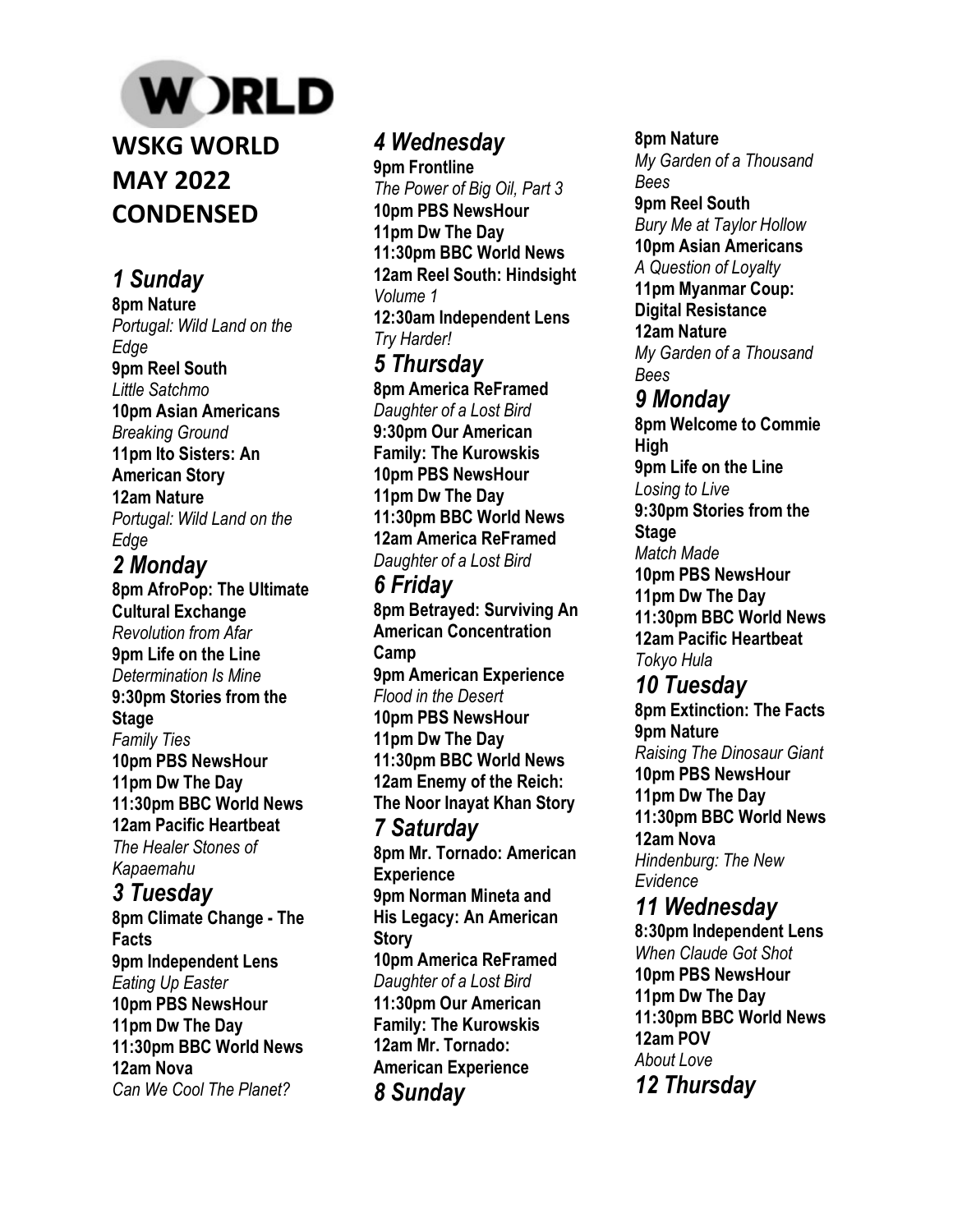

**8pm America ReFramed**  *Jaddoland*  **9pm Independent Lens**  *The Interpreters*  Interpreters who helped protect U.S. troops in Iraq and Afghanistan are now struggling for safety. **10pm PBS NewsHour 11pm Dw The Day 11:30pm BBC World News 12am America ReFramed**  *Jaddoland* 

#### *13 Friday*

**8pm 10 Parks That Changed America 9pm 10 Towns That Changed America 10pm PBS NewsHour 11pm Dw The Day 11:30pm BBC World News 12am 10 Homes That Changed America** 

## *14 Saturday*

**8pm American Masters**  *Waterman - Duke: Ambassador of Aloha*  **9:30pm Reel South: Hindsight**  *Volume 3*  **10pm America ReFramed**  *Jaddoland*  **11pm Independent Lens**  *The Interpreters*  Interpreters who helped protect U.S. troops in Iraq and Afghanistan are now struggling for safety. **12am American Masters**  *Waterman - Duke: Ambassador of Aloha* 

#### *15 Sunday*

**8pm Nature**  *The Egg: Life's Perfect Invention* 

**9pm Reel South**  *Quaranteened*  **10pm Asian Americans**  *Good Americans*  **11pm Myanmar In Turmoil: The Inside Story on the Military Crackdo 12am Nature**  *The Egg: Life's Perfect Invention* 

## *16 Monday*

**8pm Sky Blossom: Diaries of the Next Greatest Generation 9:30pm Stories from the Stage**  *At The Scene*  **10pm PBS NewsHour 11pm Dw The Day 11:30pm BBC World News 12am Pacific Heartbeat**  *American Aloha: Hula Beyond Hawai'i* 

## *17 Tuesday*

**8pm Nova**  *Dinosaur Apocalypse: The Last Day*  **9pm Prehistoric Road Trip**  *Welcome to Fossil Country*  **10pm PBS NewsHour 11pm Dw The Day 11:30pm BBC World News 12am Nova**  *Dinosaur Apocalypse: The New Evidence 18 Wednesday*  **9pm Independent Lens**  *Scenes from the Glittering World*  **10pm PBS NewsHour** 

**11pm Dw The Day 11:30pm BBC World News 12am Bloodline 12:30am POV**  *American Revolutionary: The*  *Evolution of Grace Lee Boggs* 

*19 Thursday*  **8pm America ReFramed**  *Geographies of Kinship*  **9:30pm Unadopted 10pm PBS NewsHour 11pm Dw The Day 11:30pm BBC World News 12am America ReFramed**  *Geographies of Kinship* 

#### *20 Friday*

**8pm American Masters**  *Amy Tan: Unintended Memoir*  **10pm PBS NewsHour 11pm Dw The Day 11:30pm BBC World News 12am POV**  *Still Tomorrow* 

#### *21 Saturday*

**8pm Tyrus Wong: American Masters** 

Discover the art, life and enduring impact of the renowned Chinese-American painter Tyrus Wong.

**9:30pm POV Shorts**  *Comic Culture* 

A practical traffic solution in Stockholm becomes a human failure in "The Traffic Separating Device." **10pm America ReFramed**  *Geographies of Kinship* 

**11:30pm Unadopted 12am Tyrus Wong: American Masters** 

Discover the art, life and enduring impact of the renowned Chinese-American painter Tyrus Wong.

#### *22 Sunday*

**8pm Nature**  *Big Bend: The Wild Frontier of Texas*